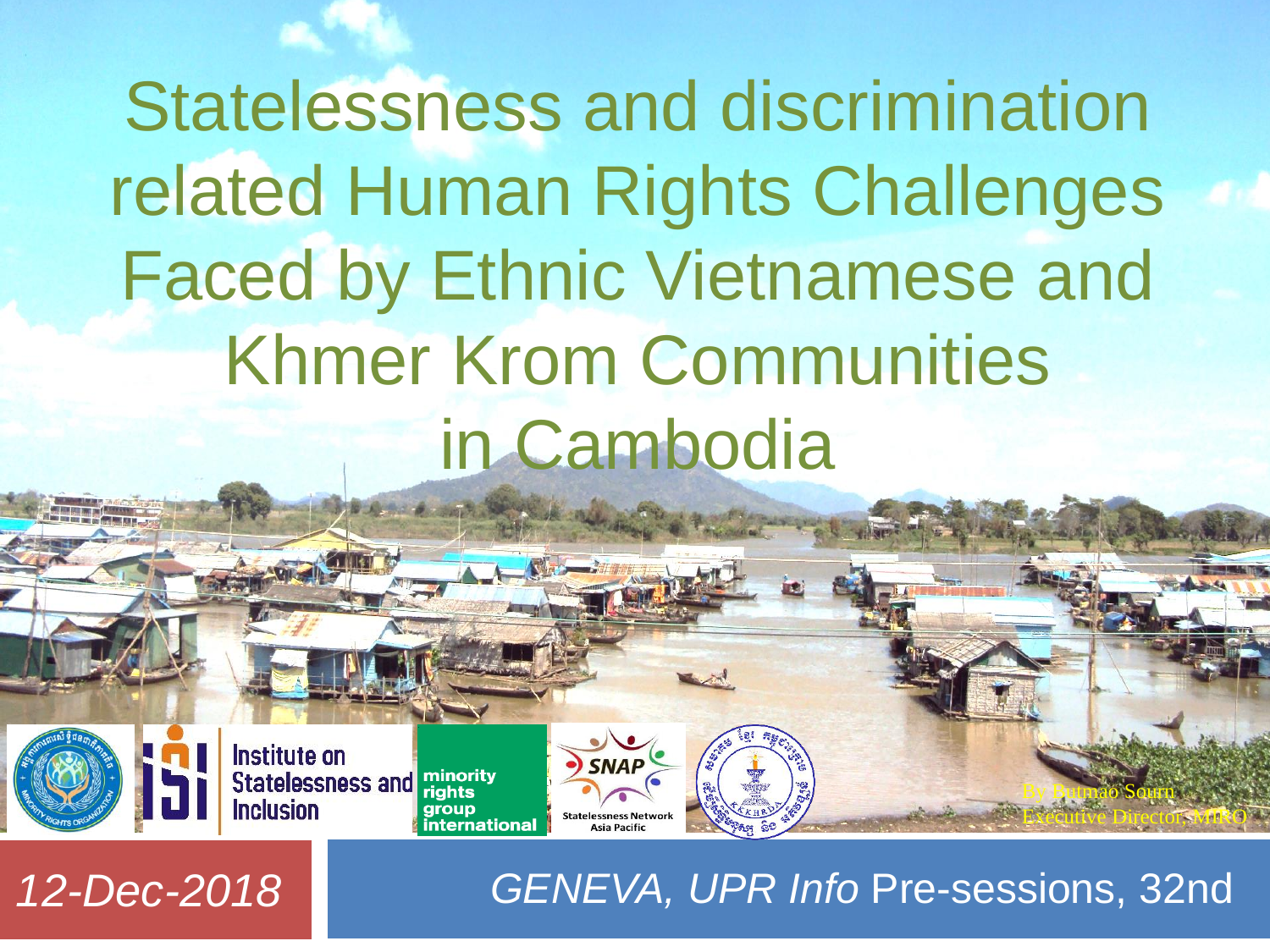# Situation in Cambodia

- 1. Statelessness and legal identity challenges faced by the ethnic Vietnamese minority population in Cambodia.
- 2. Discrimination and other human rights violations experienced by Khmer Krom.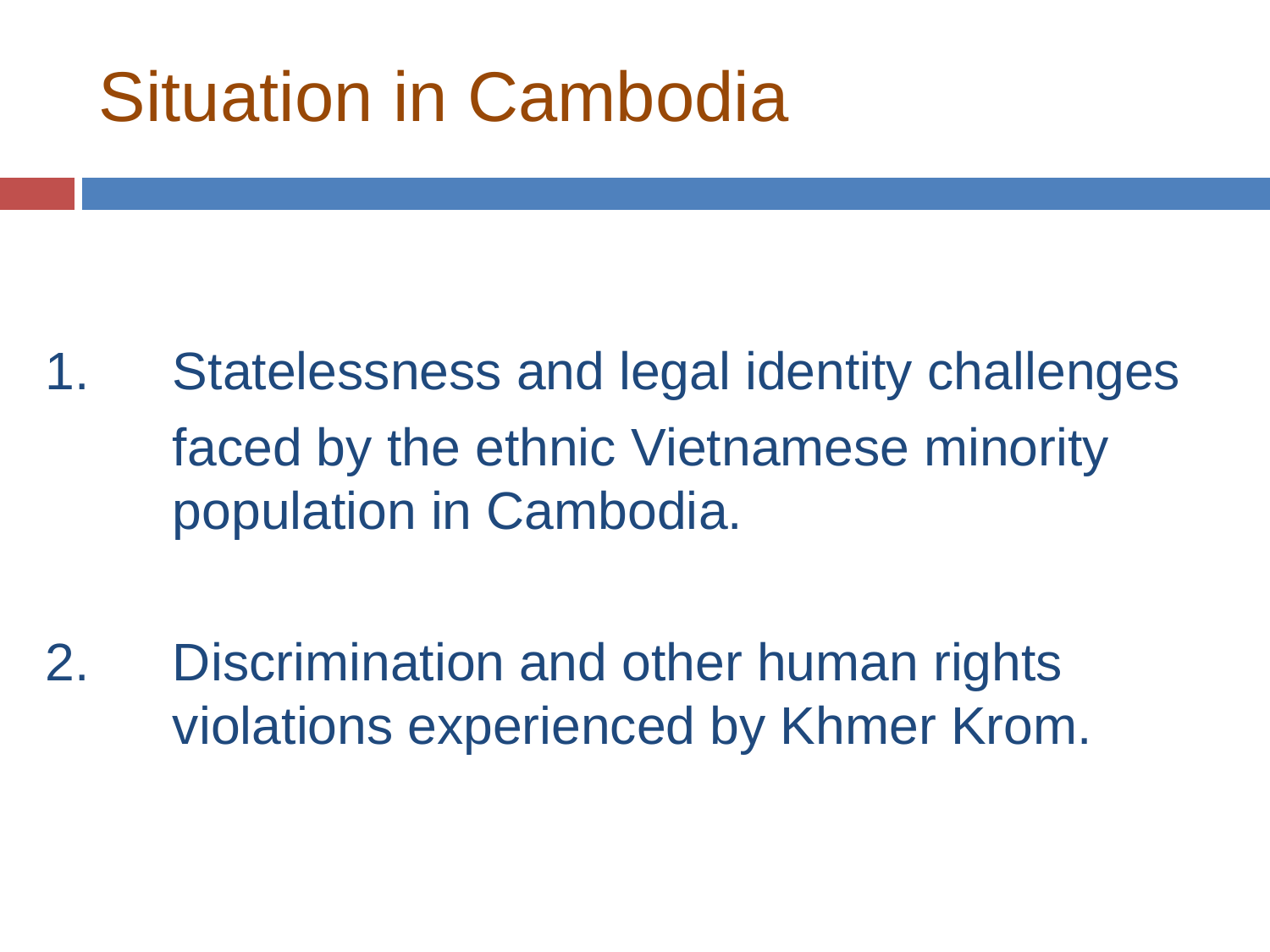### Statelessness among ethnic Vietnamese minority

- 2<sup>nd</sup> cycle review in February 2014
- The long-term ethnic Vietnamese are the largest minority in Cambodia, around 180,690 persons. They mostly live in floating communities along Tonle Sap lake. they are at risk of statelessness
- Late 2013, adopted new policies on two steps
- Late 2014, immigration census
- In 2015, nation-wide registration process
- In 2016, issue permanent resident card, which renewal after two years (fee around \$60)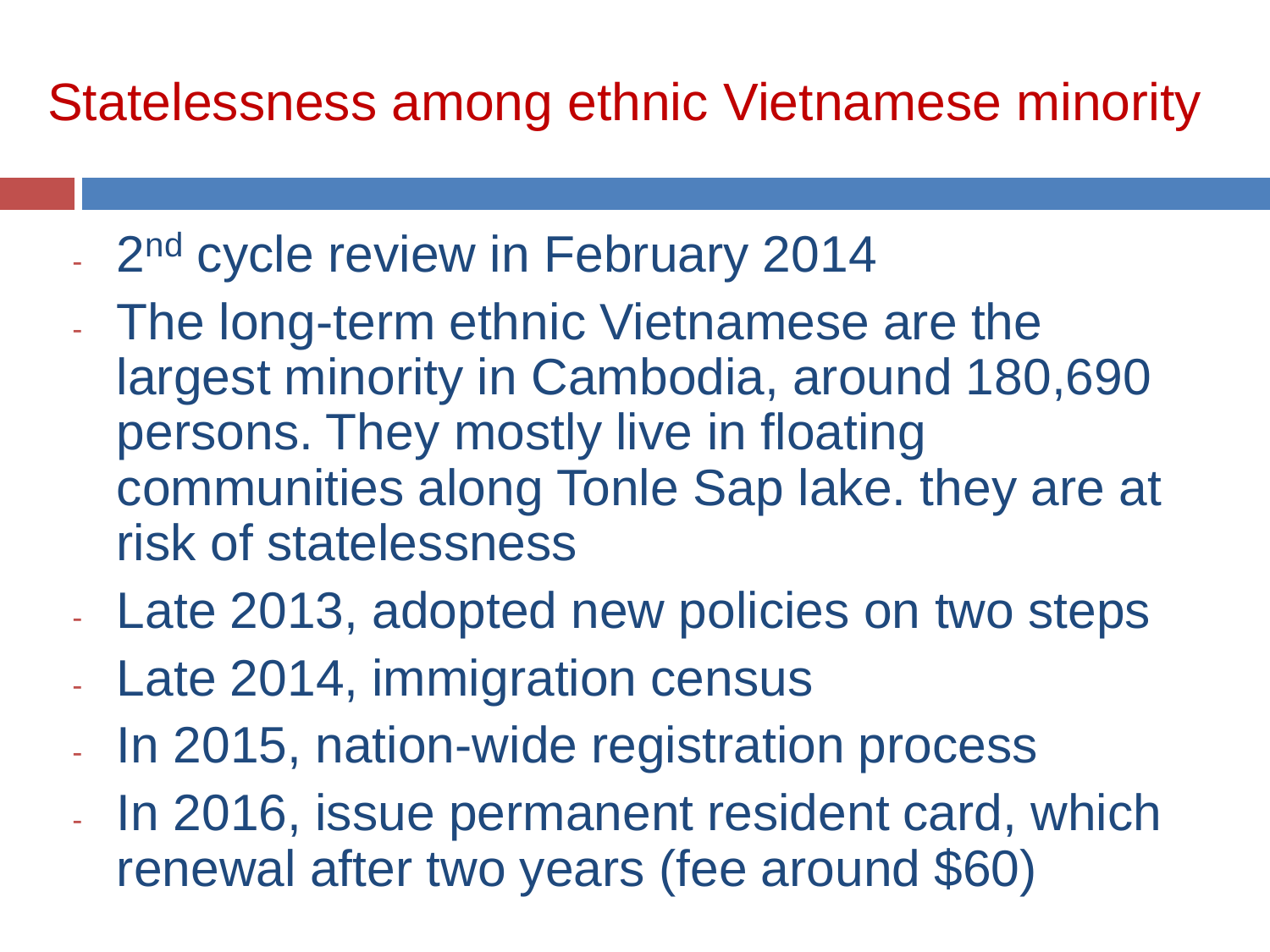### Statelessness among ethnic Vietnamese minority

- Mid-2017, confiscated all irregular administrative documents
- Since October 2018, forced to resettle floating communities to the land. *Kampong Chhnang*

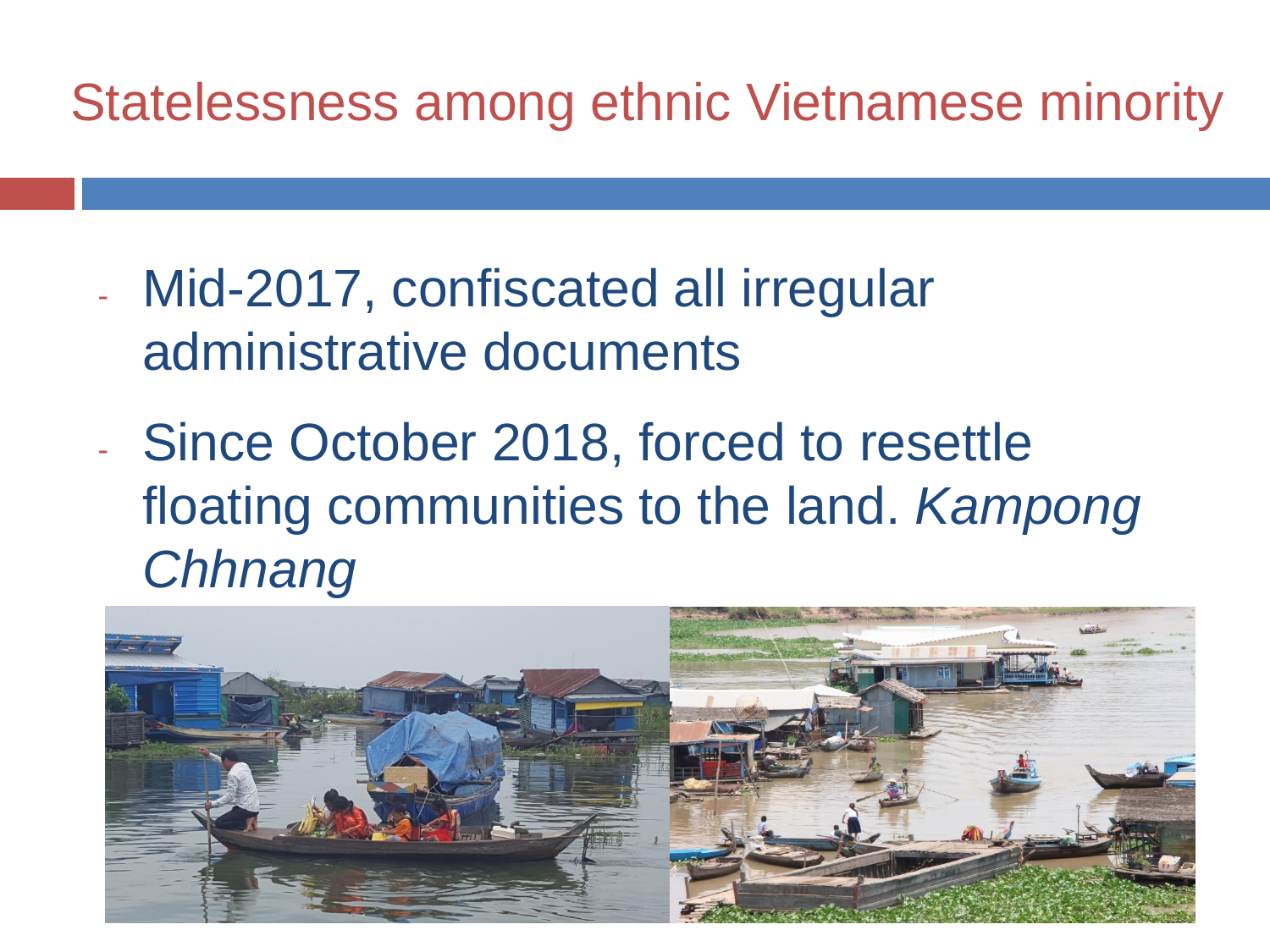Discrimination and other human rights violations experienced by Khmer Krom

Khmer Krom is Khmer origin from southern Vietnam. Around 1.5 million live in the Mekong River delta region be faced discrimination in Cambodia.

They are often not recognized as Khmer citizen: force to change family name and place of birth, denied re-new ID Card, not willing to resolve the chronic land conflicts.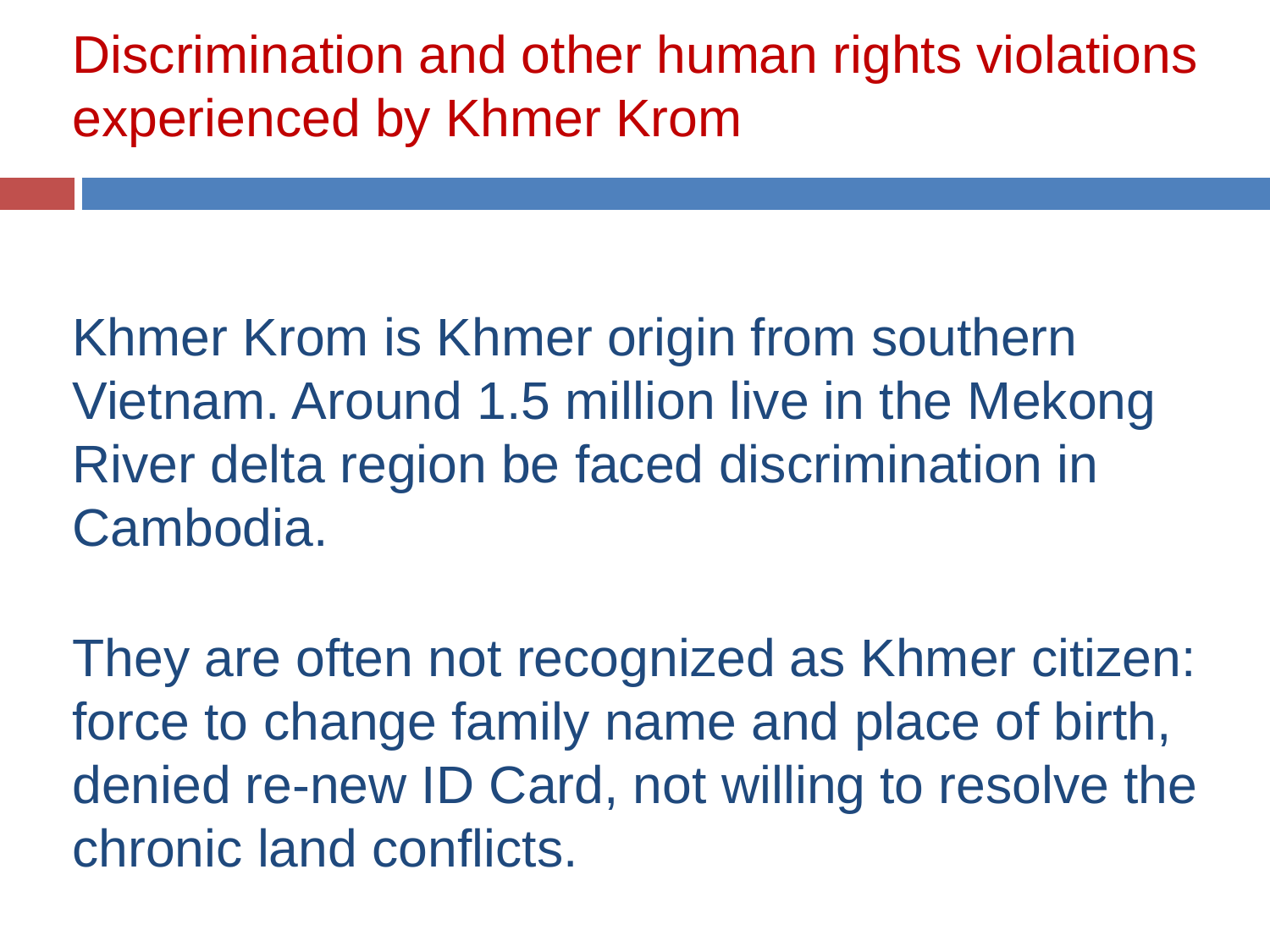## Recommendations

- 1. Ensure protection everyone's right to nationality and their enjoyment of other human rights without obstruction.
- 2. Ensure full implementation of Article 7 CRC, by immediately registering the births of all children born in Cambodia without exception.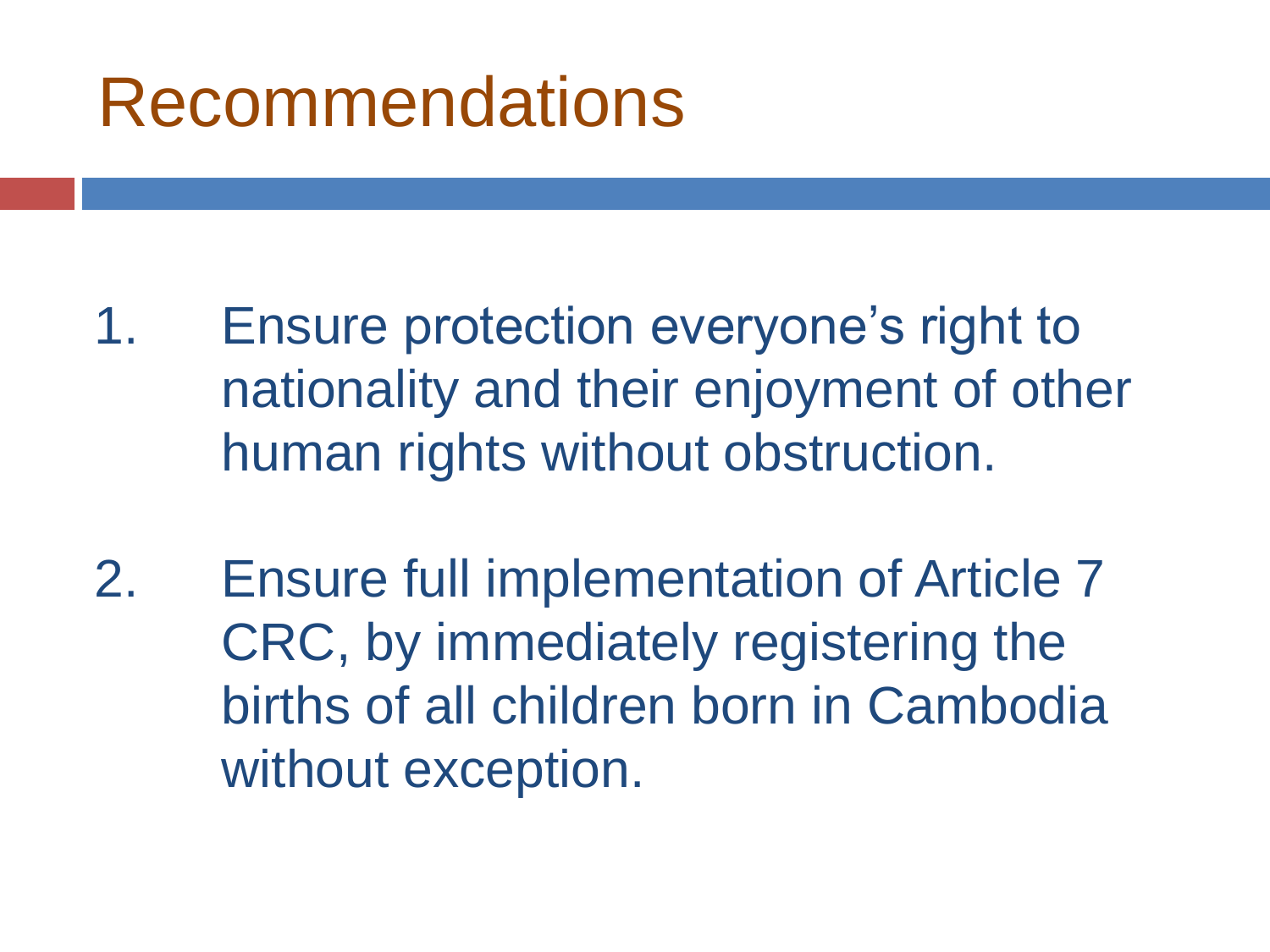# Recommendations

- 3. Fully implement the constitution, and domestic legal framework which allows Khmer Krom to obtain citizenship in Cambodia.
- 4. Provide birth registration and legal identity for all by prioritizing minority communities, in accordance with SDG target 16.9.